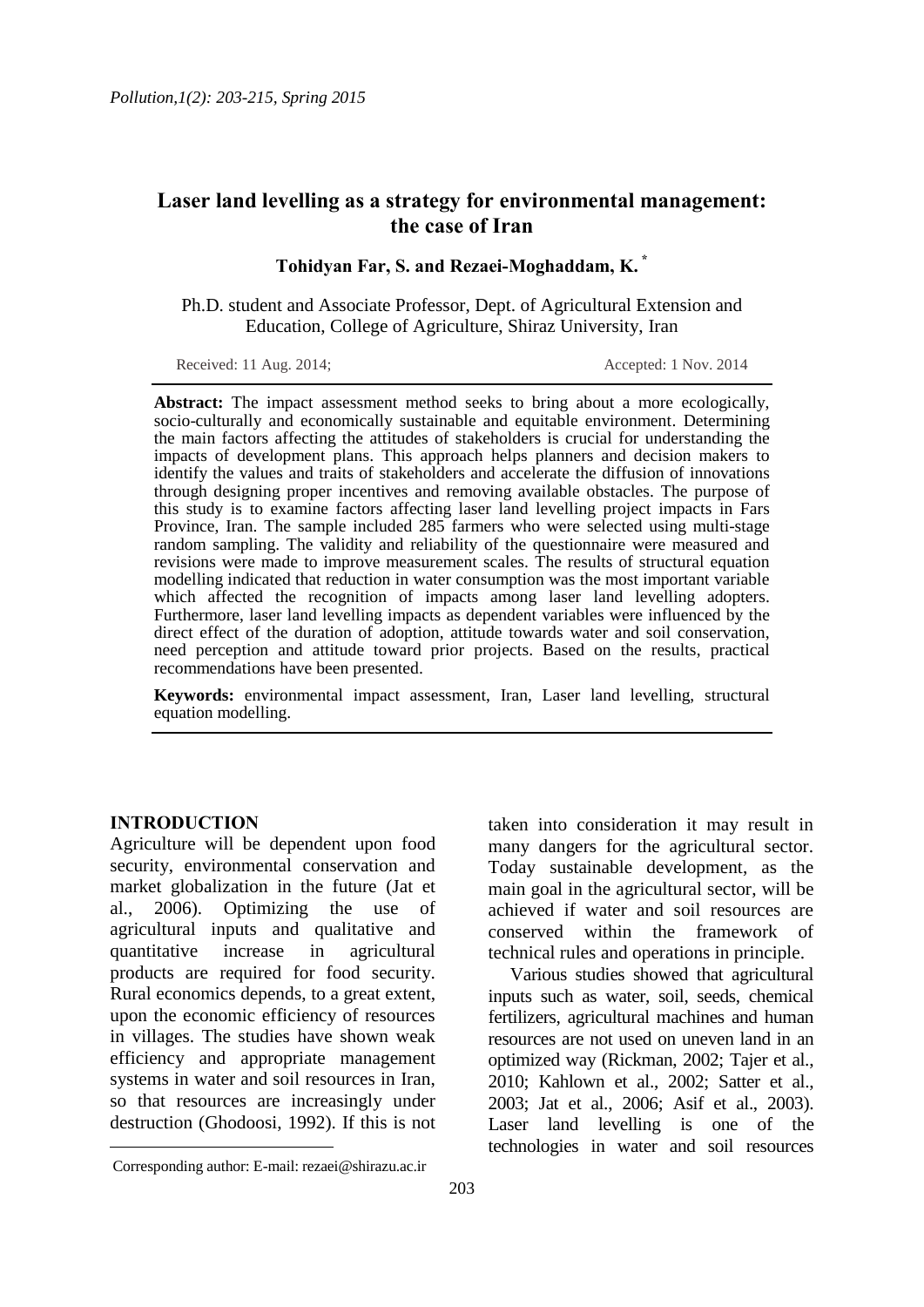conservation and optimizes the use of agricultural inputs, which play a significant role in sustainable development and environmental management in agriculture. To this end, land levelling, as one of the most important plans of the Ministry of Agriculture, has consumed a large amount of the agricultural budget. Although the developmental plans are performed for the purpose of development and would result in great benefits, they have direct and indirect negative impacts, as well as positive impacts on environment and local communities (Rezaei-Moghaddam et al., 2005). Largescale projects always involve a large number of stakeholders, which may consider the environmental and socio-economic impact of such projects (Makarenko, 2012).

To increase the positive impacts and awareness of unintended consequences of project plans, the impacts must be assessed. The goal of the impact assessment is to bring about a more ecologically, socioculturally and economically sustainable and equitable environment (Esteves and Vanclay, 2009). Environmental Impact Assessment (EIA) entails the examination, analysis and assessment of planned activities with a view to ensuring environmentally sound and sustainable development (Toro et al., 2010). EIA is the whole process of gathering environmental information, describing a development or other project, predicting and describing the environmental effects of the project, defining ways of avoiding, cancelling and reducing or compensating for any adverse effects (Scottish Natural Heritage, 2013). This adopts the aim of ensuring that development only proceeds in an acceptable manner (Jay et al., 2007). EIA is increasingly being positioned within a broader context of sustainability and its original, substantive aim of contributing to more sustainable forms of development is being rediscovered (Jay et al., 2007). One important aspect in EIA is Social Impact Assessment (SIA). SIA is the process of

assessing or estimating, in advance, the social consequences that are likely to follow from specific policy actions or project development, particularly in the context of appropriate national, state, or provincial environmental policy legislation (Burdge and Vanclay, 1995). The International Principles for SIA (Vanclay, 2003) defined SIA as the processes of analysing, monitoring and managing the intended and unintended social consequences, both positive and negative, of planned interventions and any social change processes invoked by those interventions. The objective of SIA is to identify the intended and unintended social impacts of planned interventions in order to develop sustainable management plans (Barrow, 2000). The SIA will identify and assess a project's social impacts that are directly related to the project and propose measures to enhance potential positive impacts and strategies to avoid, manage, mitigate or offset the predicted negative project impacts (Department of State Development, Infrastructure and Planning, 2013). Undoubtedly, reinforcement of development management for improving the assessment of the environmental and social impacts of projects is considered as an important factor in sustainable development in Iran. The success of plans depends upon farmers' activities and their decisions and knowledge. Actually, individual behaviours and their negative and positive evaluations of plans and projects relating to environmental conservation are based on their beliefs, thoughts and attitudes. Moreover, the success of these plans to some degree relies on stakeholder perceptions (Zubair and Garforth, 2006). Thus, identifying the factors affecting the formation of attitudes and stakeholder perceptions towards the impacts of developmental plans is essential. It helps planners and decision makers to better recognize stakeholder values and traits (Pisani and Sandham, 2006) and accelerate diffusion of these innovations by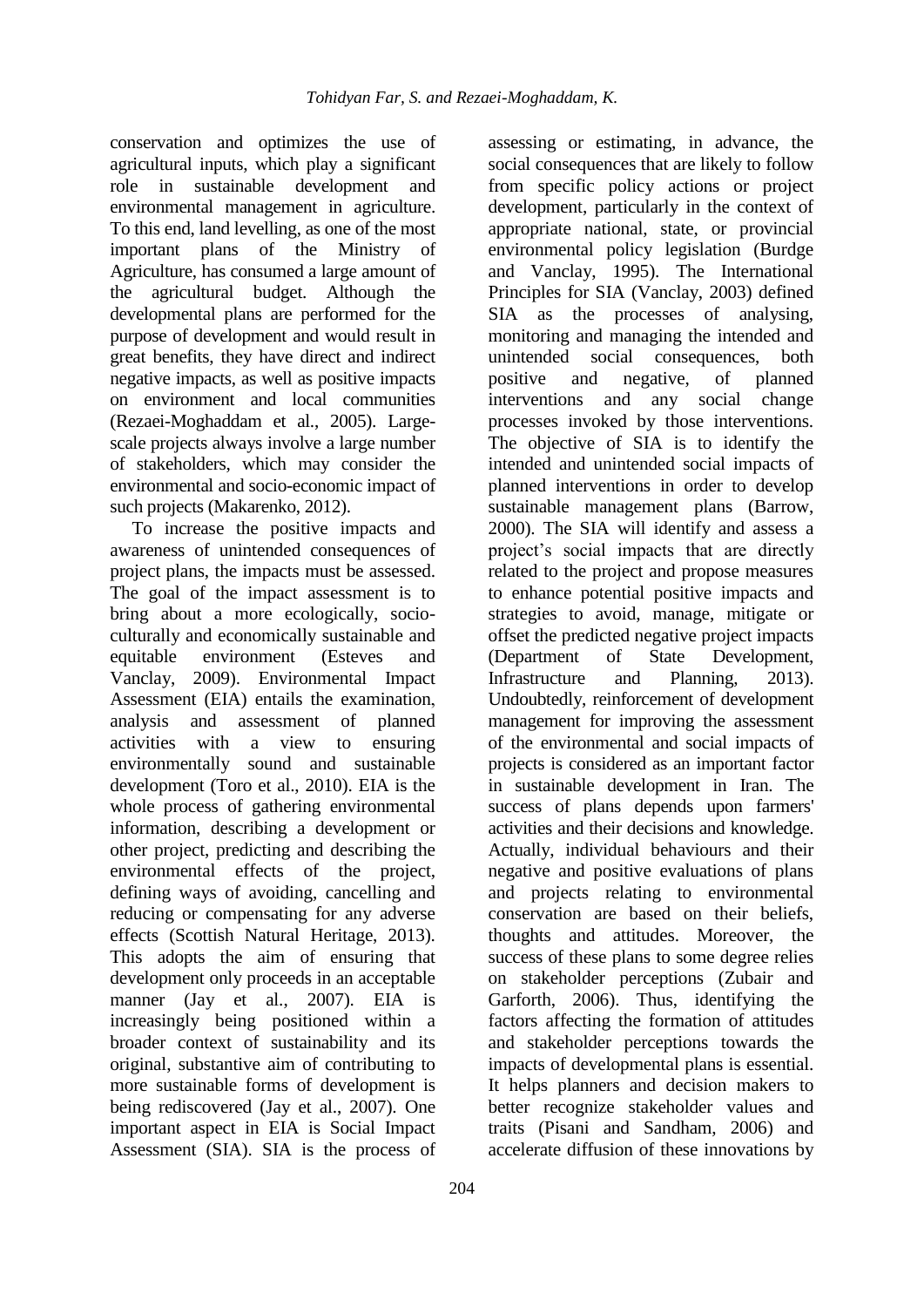designing appropriate incentives and removing available obstacles. Implementing laser land levelling projects throughout the country should be considered. This study aims to examine and recognize factors affecting laser land levelling project impacts in Fars Province, Iran. In a similar vein, the relationship between individual, social, economic, agronomic factors, attitude toward water and soil conservation and laser land levelling satisfaction with impacts of the project were taken into account.

A set of individual, social, economic, agronomic traits would affect farmers' perceptions of laser land levelling project impacts, including attitude toward water and soil conservation (McFarlane et al., 2006). Individual attitudes toward resources conservation consists of a person's viewpoints and opinions of water and soil conservation (Agrawal and Gibson, 1999). People with a more positive attitude toward water and soil conservation, have a better attitude toward natural resources conservation and pay more attention to the impacts of the environmental plans in this respect. Beckford et al. (2010) also found that environmental attitude has a significant impact on environmental behaviour. Social factors, such as social participation and social capital, are considered as effective factors. The studies revealed that farmers with a higher participation in social activities and stakeholders domiciled in villages with higher social capital have better perceived the impacts of modern technologies (Ahmadvand et al., 2010; Oladele et al., 2006; Leviston et al., 2009). Stakeholders' knowledge of technology, as well as an individual's understanding of innovation, are crucial and can also be effective. Studies have indicated that stakeholders with higher technical knowledge of the plans and individuals who access information regarding a special technology have a more positive attitude toward natural resources conservation and, as a result, they tend to perform environmental management activities with regard to recourses conservation (Ahmadvand

et al., 2010; Akkaya Aslan, 2007; Oladele et al., 2006; Rahman, 2003; Negatu and Parikh, 1999). Furthermore, the relationships between need perception to innovation and individual perception of innovation impacts has been emphasized (Leviston et al., 2009). Furthermore, an individual's perception of the benefit of technology and the year of adoption will affect impacts expressed by stakeholders (Oladele et al., 2006; Rahman, 2003; Negatu and Parikh, 1999). The results of studies by Oladele et al. (2006) showed that there was no significant relationship between a farmer's age and perception towards unintended consequences of modern technologies. Akkaya Aslan et al. (2007) stated that the age of farmers indicates their abilities in perceiving agricultural technology and their impacts on farms.

# **RESEARCH MODEL AND HYPOTHESES**

According to the related studies in EIA, the research investigates the following framework to test the effects of the variables on laser land levelling project impacts (Fig. 1). Table 1 presents the research hypothesis.

# **METHODOLOGY**

# **Sampling**

The study was conducted using a survey among farmers who had performed laser land levelling up to the year 2009 in Fars province. Nine counties were randomly selected among 26 counties of Fars Province that had completed laser land levelling. Then 41 villages were randomly selected in each county. In each village a number of farmers were randomly selected and interviewed in accordance with the number of project adopters. In total, nine counties and 41 villages were selected in this research.

Multi-stage random sampling was used to collect data from 285 farmers who were selected from among 4,000 farmers who had carried out laser land levelling based on Cochran formula (Hoseini, 2003).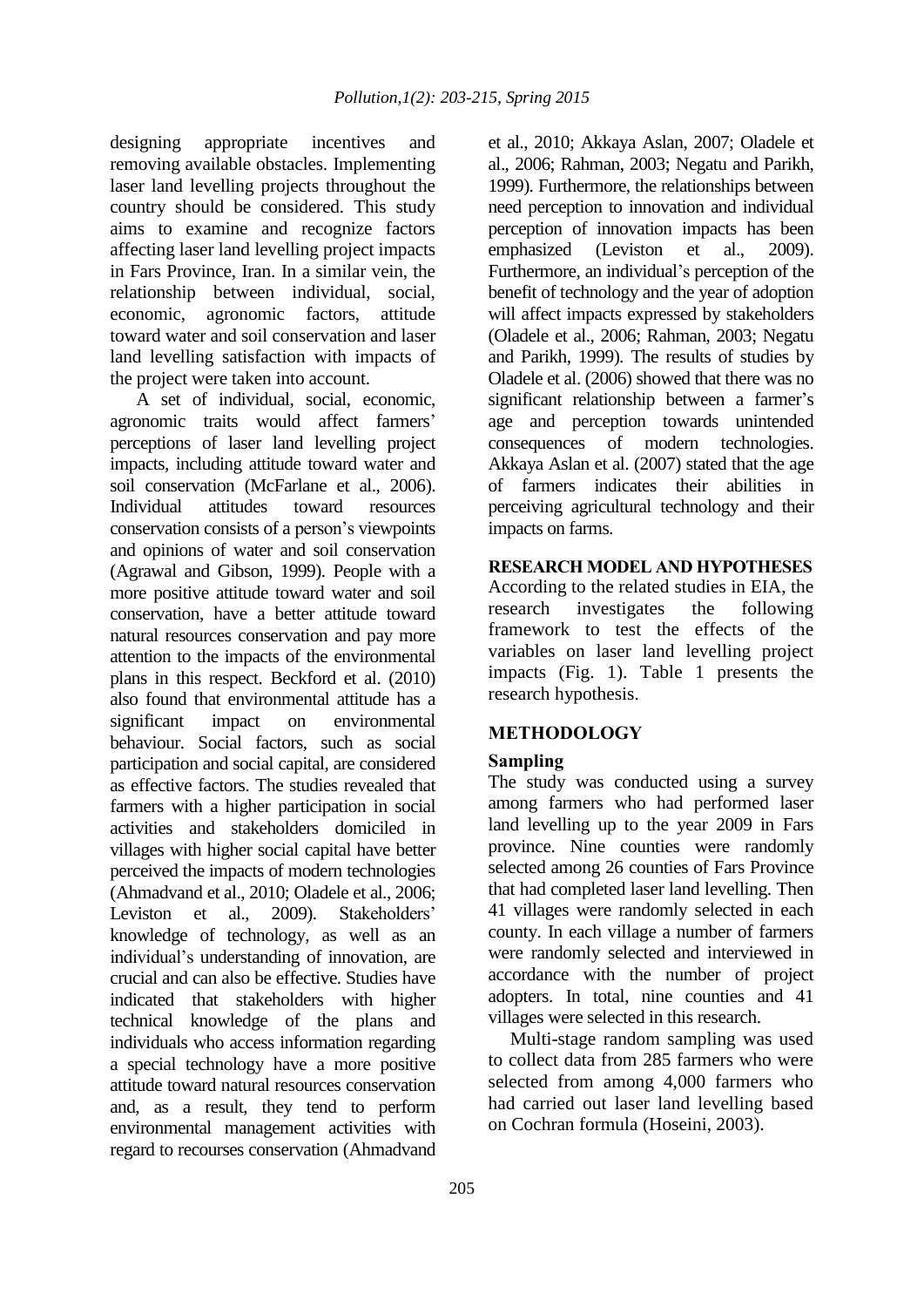*Tohidyan Far, S. and Rezaei-Moghaddam, K.*



**Fig. 1.** Theoretical framework of the research

# **INSTRUMENT OF MEASUREMENT**

A questionnaire was used to collect data in this study. One part of the questionnaire measured the determinants of laser land levelling project impacts including age, knowledge (22 items), access to information (eight items), attitude toward prior projects (13 items), social participation (18 items), social capital (14 items), need perception (six items), attitude toward soil and water conservation (16 items), laser land levelling satisfaction (three items), duration of adoption, amount of cost reduction and reduction in water consumption. The second part measured laser land levelling project impacts (79 items).

# **VARIABLES MEASUREMENT**

**Knowledge of laser land levelling.** This was estimated using items related to farmers' knowledge of activities required to manage the land before and after the laser land levelling implementation.

**Access to information of laser land levelling.** This variable measures the farmers' access to eight sources of information (contact with experts, extension programs, extension publications, radio and TV programs, etc.) about the project.

**Attitude toward prior projects.** This was measured using items related to attitude and satisfaction of farmers toward prior development projects that have been implemented in their villages (including monitoring, poverty and income status, amount of participation, etc.).

**Attitude toward water and soil conservation.** This variable was estimated using items related to farmers' opinions toward the importance of soil and water resources, protecting soil and water resources, water quality and quantity, flood control, etc.

**Social participation.** This variable was measured using items related to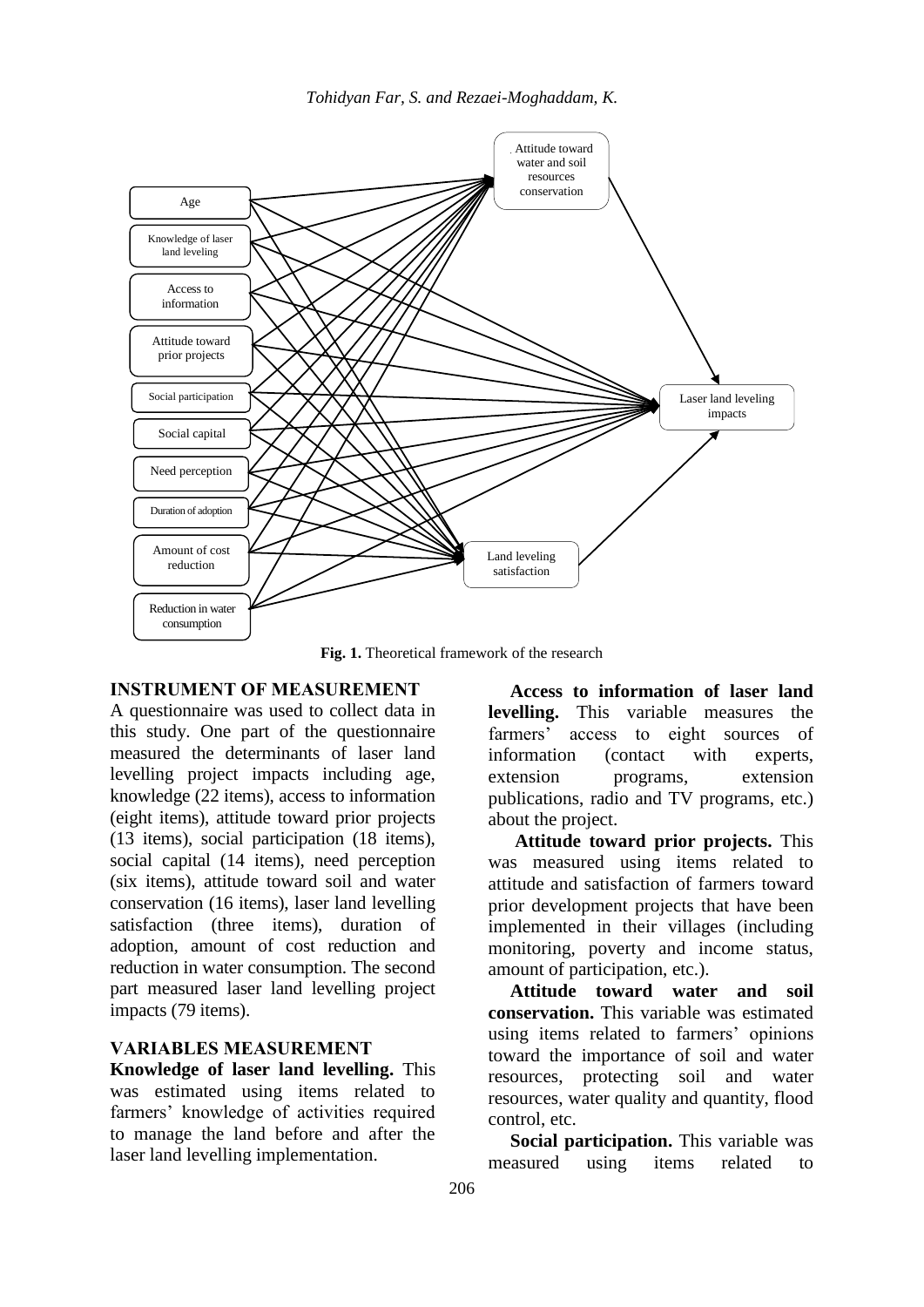participation in rural institutions and associations and participation in implementation and the decision making of the projects.

**Social capital.** Social capital is defined as the information, trust and norms of reciprocity inherent in one's social networks (Woolcock, 1998). This was estimated using social trust, institutional trust, information flow and social norms dimensions in the study areas.

**Need perception.** This factor was estimated using questions such as overwhelming agricultural activities, amount of water waste, amount of nutrient waste, soil erosion, etc. before laser land levelling implementation.

**Laser land levelling satisfaction.** This was measured by the amount of accuracy of levelling, amount of monitoring on project implementation process and amount of satisfaction of farmers.

**Laser land levelling project impacts.** To measure laser land levelling impacts, 79 questions were asked in the field of technical, social, economic and environmental impacts. Four-part scale from nothing to high, ranging from 0 to 3 was used to measure the impacts.

The age of farmers, duration of adoption, amount of cost reduction and reduction in water consumption were measured using four questions.

#### **Table 1.** Research hypotheses

#### **Hypotheses**

 $H<sub>11</sub>$ . Age has a direct effect on laser land levelling satisfaction.

- $H<sub>13</sub>$  Access to information has a direct effect on laser land levelling satisfaction.
- H14. Attitude toward prior projects has a direct effect on laser land levelling satisfaction.
- $H<sub>15</sub>$ . Social participation has a direct effect on laser land levelling satisfaction.
- $H<sub>16</sub>$ . Social capital has a direct effect on laser land levelling satisfaction.
- $H_{17}$ . Need perception to laser land levelling implementation has a direct effect on laser land levelling satisfaction.
- $H_{18}$ . Duration of adoption has a direct effect on laser land levelling satisfaction.
- $H_{19}$ . Amount of cost reduction has a direct effect on laser land levelling satisfaction.
- H20. Reduction in water consumption has a direct effect on laser land levelling satisfaction.
- $H_{21}$  Age has a direct effect on laser land levelling project impacts.
- H22. Knowledge of laser land levelling has a direct effect on laser land levelling project impacts.
- H23. Access to information of laser land levelling has a direct effect on laser land levelling project impacts.
- H24. Attitude toward prior projects has a direct effect on laser land levelling project impacts.
- $H<sub>25</sub>$  Social participation has a direct effect on laser land levelling project impacts.
- $H<sub>26</sub>$  Social capital has a direct effect on laser land levelling project impacts.
- $H_{27}$ . Need perception to laser land levelling implementation has a direct effect on laser land levelling impacts.
- $H_{28}$  Duration of adoption has a direct effect on laser land levelling project impacts.
- H29. Amount of cost reduction has a direct effect on laser land levelling project impacts.
- H30. Reduction in water consumption has a direct effect on laser land levelling project impacts.
- $H_{31}$  Attitude toward water and soil resources conservation has a direct effect on laser land levelling project impacts.
- H32. Laser land levelling satisfaction has a direct effect on laser land levelling project impacts.

 $H<sub>1</sub>$  Age has a direct effect on attitude toward water and soil conservation.

H2. Knowledge of laser land levelling has a direct effect on attitude toward water and soil conservation.

H3. Access to information of laser land levelling has a direct effect on attitude toward water and soil conservation.

H4. Attitude toward prior projects has a direct effect on attitude toward water and soil conservation.

 $H<sub>5</sub>$  Social participation has a direct effect on attitude toward water and soil conservation.

H6. Social capital has a direct effect on attitude toward water and soil conservation.

H7. Need perception to laser land levelling has a direct effect on attitude toward water and soil conservation.

H8. Duration of adoption has a direct effect on attitude toward water and soil conservation.

H9. Amount of cost has a direct effect on attitude toward water and soil conservation.

H10. Reduction in water consumption has a direct effect on attitude toward water and soil conservation.

H12. Knowledge of laser land levelling has a direct effect on laser land levelling satisfaction.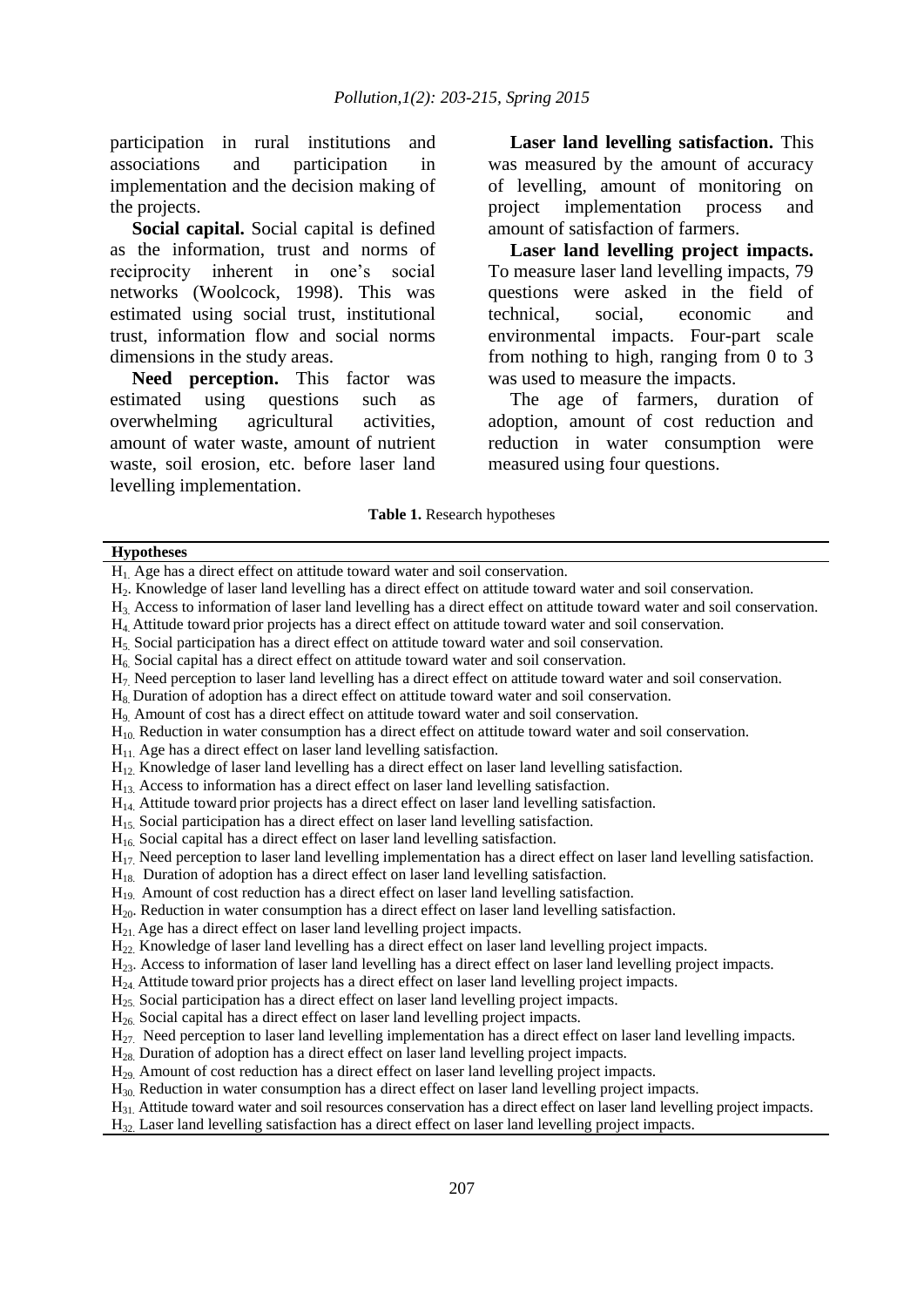## **RELIABILITY AND VALIDITY OF THE INSTRUMENT**

Face validity of the questionnaire was measured through the professors of Shiraz University and expert opinions. A draft questionnaire was pilot-tested using a sample of 32 farmers in a village outside the study

area and Cronbach's alpha coefficients confirmed the reliability of variables (Table 2). Data were analysed using SPSS and LISREL statistical software, versions 16 and 8.54, respectively. The methodology flowchart is shown in Figure 2.



**Fig. 2.** Flowchart of methodology

| <b>Variables</b>                              | Cronbach's alpha coefficients |
|-----------------------------------------------|-------------------------------|
| Knowledge of laser land levelling             | 0.70                          |
| Access to information of laser land levelling | 0.70                          |
| Attitude toward prior projects                | 0.80                          |
| Attitude toward water and soil conservation   | 0.72                          |
| Social participation                          | 0.80                          |
| Social capital                                | 0.74                          |
| Need perception                               | 0.92                          |
| Laser land levelling satisfaction             | 0.78                          |
| Laser land levelling project impacts          | 0.95                          |

# **RESULTS AND DISCUSSION**

### **Structural equation model results**

This section investigates the structural equation model to identify the effective factors on laser land levelling impacts in two separate sections, the results of correlation coefficients between variables and measurement model evaluation.

### **Relationships between variables**

Table 3 provides correlation coefficients between variables. The correlation coefficients between knowledge of laser land levelling with need perception, duration of adoption and attitude toward water and soil resources conservation were computed 0.33, 0.35, and 0.49, respectively. The coefficients were significant at the level of significance 0.01. The knowledge of laser land levelling had significant correlation with impacts (r=0.35). The investigation of the positive relationship between knowledge and laser land levelling project impacts is in accordance with Akkaya Aslan et al. (2007) and Negatu and Parikh (1999).

Table 3 demonstrates the significant relationship between attitude toward prior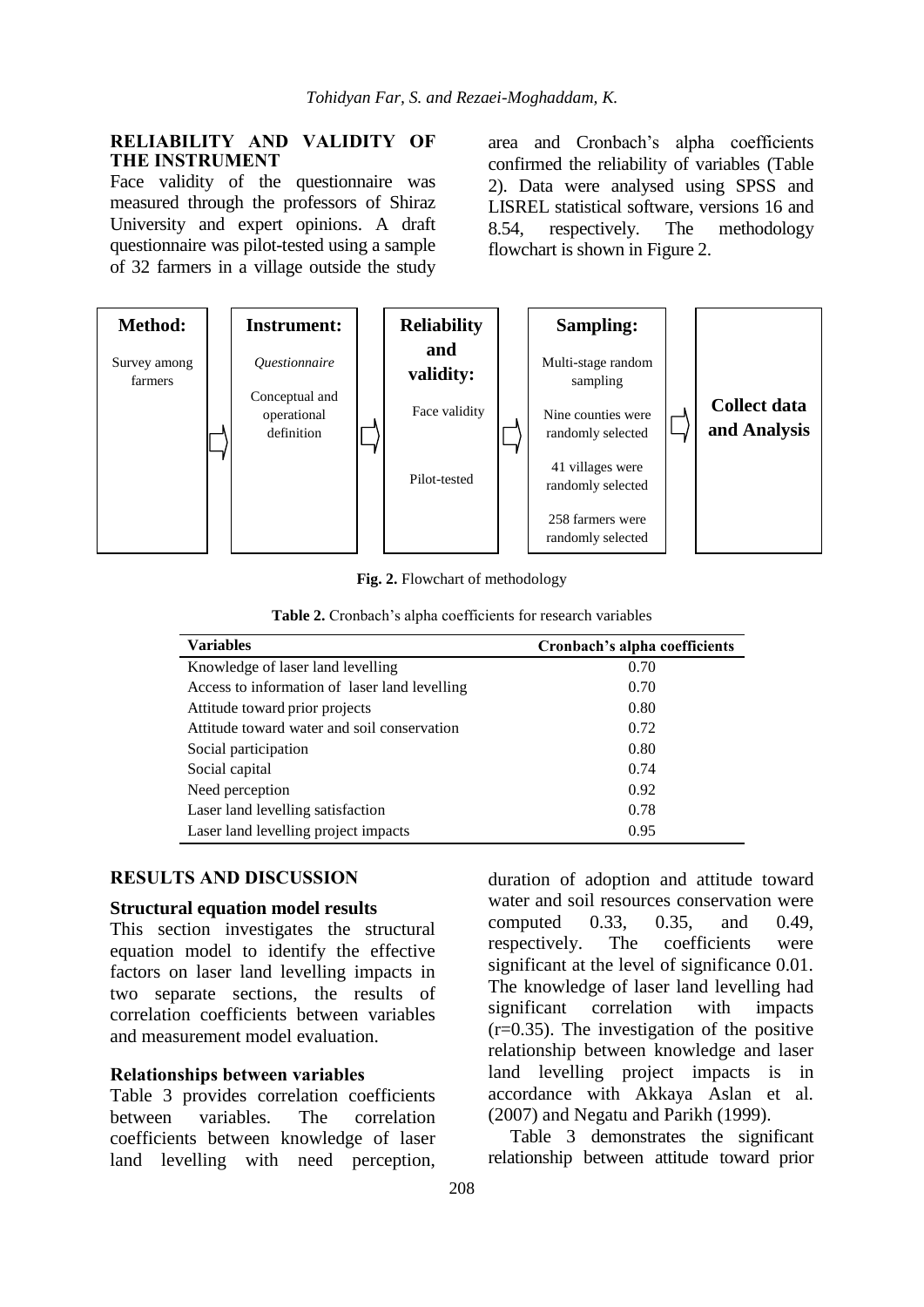projects with attitude toward water and soil conservation (r=0.33), and laser land levelling project impacts (r=0.40). Coefficients revealed that there was a significant and positive relationship between need perception and laser land levelling project impacts (r=0.40). Pearson correlation coefficients showed a significant and positive relationship between duration of adoption and attitude toward water and soil resources conservation  $(r=0.31, P=0.01)$  and laser land levelling project impacts  $(r=0.40, P= 0.01)$ . What is more, there was a significant relationship between the amount of reduction in water consumption and laser land levelling project impacts  $(r=0.23, P=0.01)$ .

Table 3 indicates the significant relationship between attitude toward water and soil resources conservation and laser land levelling project impacts (r=0.46, P=0.01), as well as the significant relationship between laser land levelling satisfaction with laser land levelling project impacts (r=0.50) in the level of significance 0.01.

|  |  | <b>Table 3.</b> Correlation coefficients matrix between variables |  |
|--|--|-------------------------------------------------------------------|--|
|--|--|-------------------------------------------------------------------|--|

| <b>Variables</b>                               | Age          | Knowledge of laser land<br>levelling | Access to information of laser<br>levelling | Attitude toward prior projects | Social participation | Social capital    | Need perception | Duration of adoption | Amount of cost reduction | Reduction in water<br>consumption | Attitude toward water and<br>soil conservation | Laser land levelling<br>satisfaction | Laser levelling project<br>impacts |
|------------------------------------------------|--------------|--------------------------------------|---------------------------------------------|--------------------------------|----------------------|-------------------|-----------------|----------------------|--------------------------|-----------------------------------|------------------------------------------------|--------------------------------------|------------------------------------|
| Age                                            | $\mathbf{1}$ |                                      |                                             |                                |                      |                   |                 |                      |                          |                                   |                                                |                                      |                                    |
| Knowledge of laser<br>land leveling            | 0.04         | $\mathbf{1}$                         |                                             |                                |                      |                   |                 |                      |                          |                                   |                                                |                                      |                                    |
| Access to information<br>of laser leveling     | 0.001        | $0.18***$                            | $\mathbf{1}$                                |                                |                      |                   |                 |                      |                          |                                   |                                                |                                      |                                    |
| Attitude toward prior<br>projects              | 0.10         | $0.21***$                            | $0.26$ **                                   | $\mathbf{1}$                   |                      |                   |                 |                      |                          |                                   |                                                |                                      |                                    |
| Social participation                           | $0.39***$    | $0.25***$                            | $0.35***$                                   | $0.21***$                      | $\mathbf{1}$         |                   |                 |                      |                          |                                   |                                                |                                      |                                    |
| Social capital                                 | $0.20***$    | $0.23***$                            | $0.14*$                                     | $0.44***$                      | $0.18***$            | $\mathbf{1}$      |                 |                      |                          |                                   |                                                |                                      |                                    |
| Need perception                                | $-0.00$      | $0.33***$                            | $0.20^{**}$                                 | $0.23***$                      | 0.10                 | $0.21^{\ast\ast}$ | $\mathbf{1}$    |                      |                          |                                   |                                                |                                      |                                    |
| Duration of adoption                           | $0.12*$      | $0.35***$                            | 0.03                                        | $0.24***$                      | 0.11                 | $0.21***$         | $0.19***$       | $\mathbf{1}$         |                          |                                   |                                                |                                      |                                    |
| Amount of cost<br>reduction                    | $0.18*$      | $0.28***$                            | $0.25***$                                   | $0.19***$                      | $0.27***$            | $0.24***$         | $0.34***$       | $0.20^{**}$          | $\mathbf{1}$             |                                   |                                                |                                      |                                    |
| Reduction in water<br>consumption              | 0.00         | 0.10                                 | 0.03                                        | 0.03                           | $0.16^{\ast\ast}$    | 0.08              | 0.11            | $0.17*$              | $0.32**$                 | $\mathbf{1}$                      |                                                |                                      |                                    |
| Attitude toward water<br>and soil conservation | $0.19***$    | $0.49***$                            | $0.17***$                                   | $0.33***$                      | $0.28***$            | $0.28***$         | $0.23***$       | $0.31***$            | $0.39***$                | 0.10                              | $\mathbf{1}$                                   |                                      |                                    |
| Laser land leveling<br>satisfaction            | $0.24***$    | 0.08                                 | $0.30^{\ast\ast}$                           | $0.34***$                      | $0.22***$            | $0.32***$         | $0.28***$       | 0.04                 | $0.22***$                | 0.09                              | $0.16*$                                        | $\mathbf{1}$                         |                                    |
| Laser leveling project<br>impacts              | $0.24***$    | $0.38***$                            | $0.23***$                                   | $0.40**$                       | $0.30**$             | $0.42***$         | $0.40**$        | $0.40^{**}$          | $0.55***$                | $0.23***$                         | $0.46***$                                      | $0.25***$                            | $\mathbf{1}$                       |

\*significant in P<0.05 , \*\*significant in P<0.01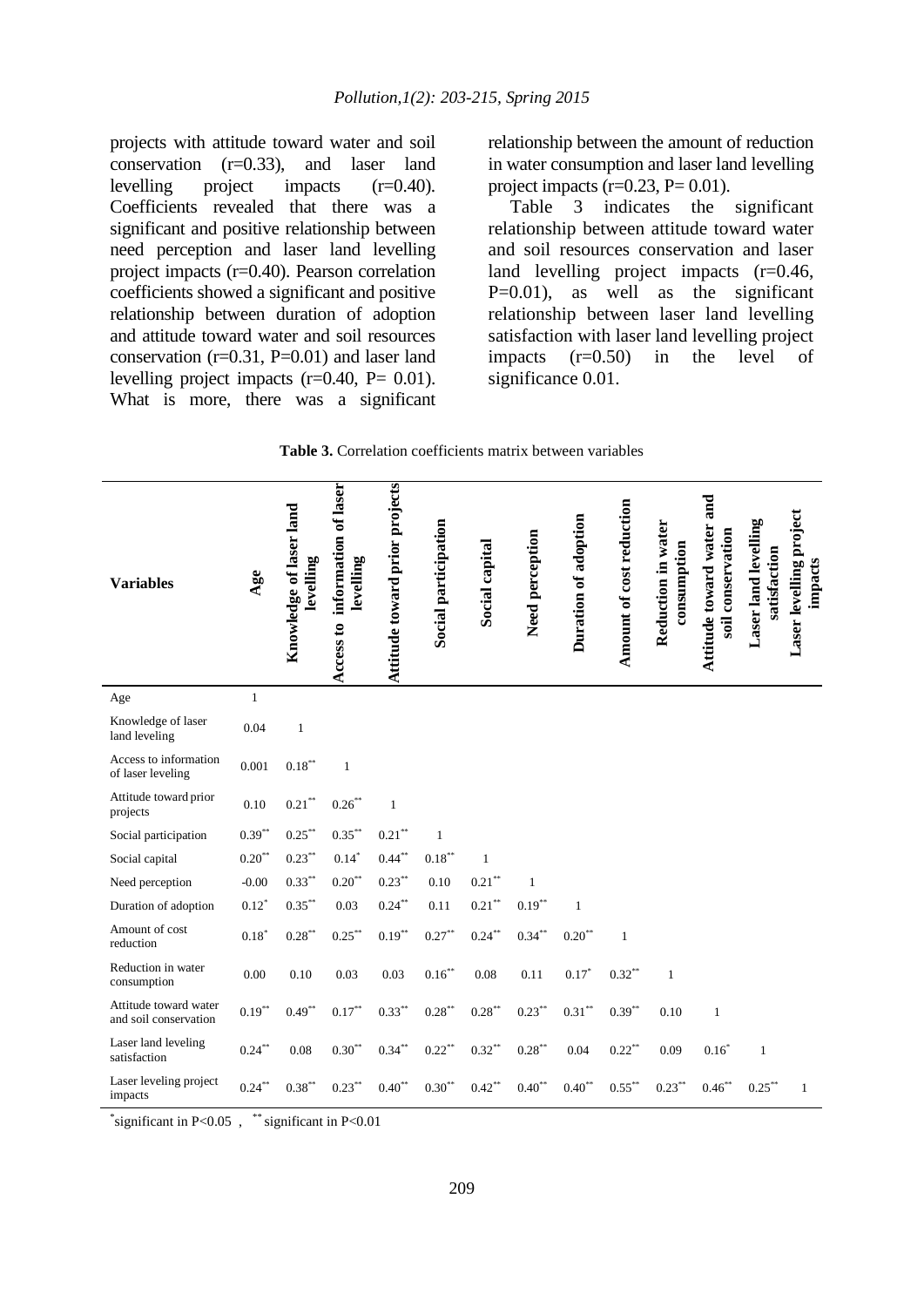### **Measurement model evaluation**

LISREL software was used to compute the causal effects between variables of the model including age, knowledge of laser land levelling, access to information of laser land levelling, attitude toward prior projects, social participation, social capital, need perception, duration of adoption, amount of cost reduction, reduction in water consumption, attitude toward water and soil resources conservation, laser land levelling satisfaction and laser land levelling project impacts. The results have been presented in two sections. The first section is dedicated to the measurement model evaluation, which includes the model goodness-of-fit test. The structural equation model has been presented in the second section.

On the required criteria for measurement model evaluation is Chi– Square/Degree of Freedom, which should be less than three. This value is 0.65 regarding laser land levelling adopters. The next item used to evaluate the model is pvalue, which should be more than 0.05, in Table 4 it is seen as equal to 0.84. Computing Goodness–of–Fit, Adjust

Goodness-of-Fit, Normed Fit Index, Nonnormed Fit Index, and Comparative Fit Index are required for model fit in such a way that their values become higher than 0.90. Moreover, Root Mean Square Residual and Root Mean Square Error of Approximation should be less than 0.05 and 0.10, respectively. According to the results, the mentioned indices were higher than 0.9. Root Mean Square Error of Approximation for measurement model and Root Mean Square Residual were computed 0.03 and 0.0001, respectively. In fact, research variables including attitude toward water and soil resources conservation, laser land levelling satisfaction, laser land levelling project impacts, and external variables consisting of age, knowledge of laser land levelling, access to information of laser land levelling, attitude toward prior projects, social participation, social capital, need perception, duration of adoption, amount of cost reduction and reduction in water consumption provided an appropriate model to determine the laser land levelling project impacts.

| <b>Goodness of fit measure</b>                  | Recommended<br>criterion | obtained results in this<br>research |
|-------------------------------------------------|--------------------------|--------------------------------------|
| Chi-square/degree of freedom $(X^2/df)$         | ≤3                       | 0.65                                 |
| p-value                                         | >0.05                    | 0.84                                 |
| Normed Fit Index (NFI)                          | >0.90                    | 0.97                                 |
| Non-Normed Fit Index (NNFI)                     | >0.90                    | 1.08                                 |
| Comparative Fit Index (CFI)                     | $\geq 0.90$              | 1.00                                 |
| Goodness-of-Fit Index (GFI)                     | >0.90                    | 0.97                                 |
| Adjust Goodness-of-Fit Index (AGFI)             | >0.90                    | 0.94                                 |
| Root Mean Square Residual (RMSR)                | $\leq 0.05$              | 0.03                                 |
| Root Mean Square Error of Approximation (RMSEA) | $\leq 0.1$               | 0.0001                               |

**Table 4.** Model evaluation overall fit measurements

The analysis of causal effects (Fig. 3) indicated that knowledge of laser land levelling had significant and positive casual effect on attitude toward water and soil resources conservation  $(\lambda=0.28,$  $P<\frac{9}{1}$ , which was consistent with H<sub>2</sub>. To interpret this finding it can be stated that if

the farmers have more information of activities required for soil and laser levelling conservation, they will have a better attitude toward resources conservation. Social participation  $(\lambda=0.13)$ , P  $\leq$ %5) and age (λ=0.34, P  $\lt$  % 1) are external variables that had a significant and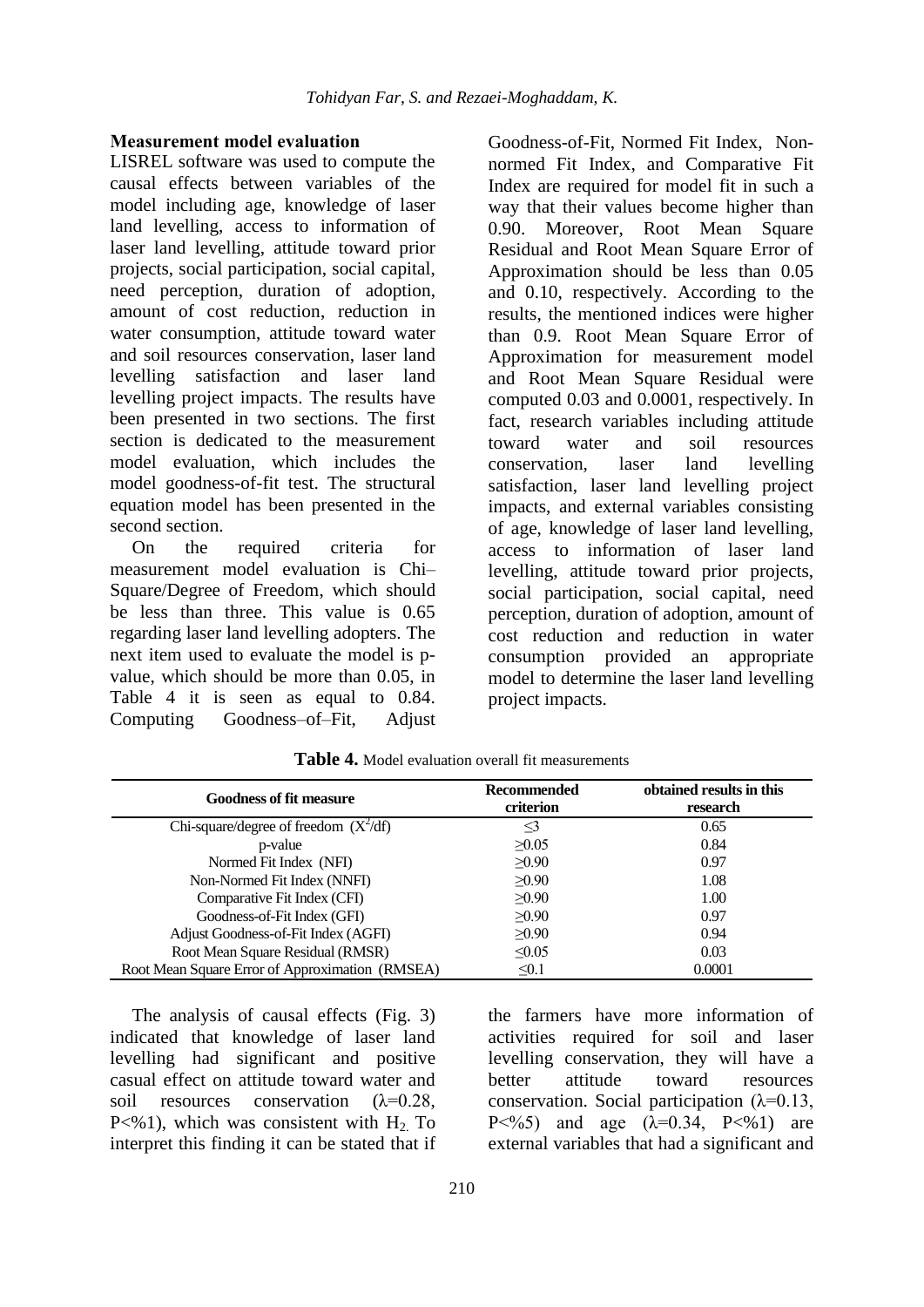direct effect on water and soil resources conservation. The results showed that whenever farmers are older and have higher social participation they have a more positive attitude toward water and soil resources conservation. The findings confirm hypotheses  $H_5$  and  $H_1$ . In total, these variables accounted for 40 percent of changes in attitude toward water and soil resources conservation (SMC=0.40).

 The results of the study regarding the effects of independent variables on laser land levelling satisfaction showed that direct effects of age  $(\lambda=0.41, P\ltimes 1)$ , access to information of laser land levelling  $(\lambda=0.17, P<\frac{9}{5})$ , attitude toward prior executive projects  $(\lambda=0.22, P<\%1)$ and amount of cost reduction  $(\lambda=0.17)$ , P<%5) on laser land levelling satisfaction were significant and positive. The results are consistent with  $H_{11}$ ,  $H_{13}$ ,  $H_{14}$  and  $H_{19}$ , A direct effect of access to information of laser land levelling on laser land levelling satisfaction revealed whenever farmers accessed more information on the project, they would be better satisfied with the project. Furthermore, more positive attitude towards prior projects among farmers and greater reduction cost resulting from land levelling affected farmers increased satisfaction with the implemented project. The variables defined 47 percent of changes in laser land levelling satisfaction (SMC=0.47).

 Results in the causal relationships between independent variables including age, knowledge of laser land levelling, access to information of laser land levelling, attitude toward prior projects, social participation, social capital, need perception, duration of adoption, amount of cost reduction and reduction in water consumption and moderator variables, attitude toward water and soil resources conservation and laser land levelling satisfaction with dependent variable and laser land levelling project impacts, were analysed. The model showed that a reduction in the water consumption variable had the

most direct effect on laser land levelling project impacts. The findings confirmed the importance of laser land levelling in water consumption reduction. The causal effect of the variable was 0.31 in the level of significance  $0.01$  ( $\lambda$ =0.31, P<%1). The finding is in accordance with  $H_{30}$  After reduction in water consumption, need perception of laser land levelling implantation had the greatest effect and the causal effect was significant at the level of 0.01 ( $\lambda$ =0.24, P<%1). Actually, if farmers consider levelling and smoothing necessary before implanting land levelling they will better define the impacts of project implementation, which was consistent with  $H_{27}$ .

 Analysis of results demonstrated that attitude toward prior projects had a direct, significant and positive effect on laser land levelling project impacts  $(\lambda=0.21, P\leq 0.1)$ . Attitude toward water and soil resources conservation had a significant and direct effect on laser land levelling project impacts, which was significant at the level of 0.1 ( $\beta$  =0.21, P<%1). The findings confirmed  $H_{31}$  According to the findings, farmers with a higher attitude toward water and soil resources conservation perceived laser land levelling project impacts more. The result is consistent with that of McFarlane et al. (2006). Duration of adoption of laser land levelling affected laser land levelling project impacts  $(\lambda=0.20, P\leq 0.1)$ . This result is comparable to the findings reported by Rahman (2003). The result was consistent with  $H_{28}$ .

 The next effective factor to estimate laser land levelling project impacts was individual satisfaction of laser land levelling. It had a causal, significant and positive effect on the dependent variable (β  $=0.15$ , P $\leq$ %5). The finding is in agreement with  $H_{32}$ . The amount of cost reduction  $(\lambda=0.14, P<\frac{9}{5})$  was another effective variable on laser land levelling impacts, which was consistent with hypothesis  $H_{29}$ . Based on the results, knowledge of land levelling and social participation variables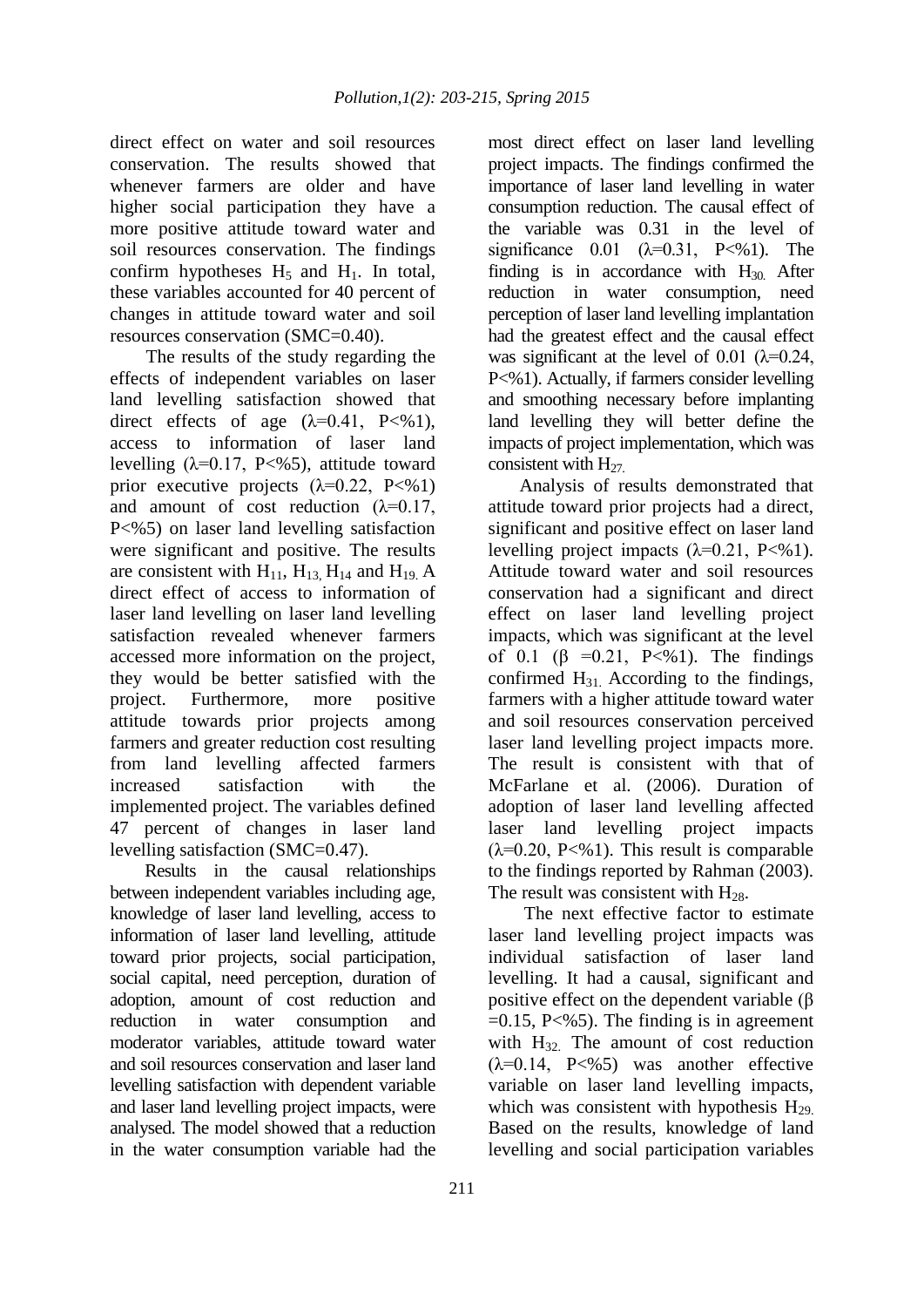had indirect effects on laser land levelling impacts through the water and soil resources conservation variable. Age had an indirect effect through the water and soil resources conservation and laser land levelling satisfaction variables. Access to information, attitude toward prior projects and amount of cost reduction had an indirect effect on project impacts through

laser land levelling satisfaction. The results indicated that not only was access to information of laser land levelling not sufficient to perceive the impacts, but also farmers should be satisfied with laser levelling implemented on their lands. The above-mentioned external variables can anticipate 62 percent of the effects of laser land levelling impacts (SMC=0.62).



**Fig. 3.** Structural equation modeling and path coefficients between variables \* significant in P<0.05, \*\* significant in P<0.01

## **Conclusion and recommendations**

Impact assessment is a continuous process to help the policy-makers fully think through and understand the consequences of possible and actual government interventions: from the early stages of identifying a policy challenge, through the development of policy

options, public consultation and final decision-making, and on to the review of implementation. Identifying these impacts and consequences is considered an important executive mean for managers and project planners of these kinds of projects since it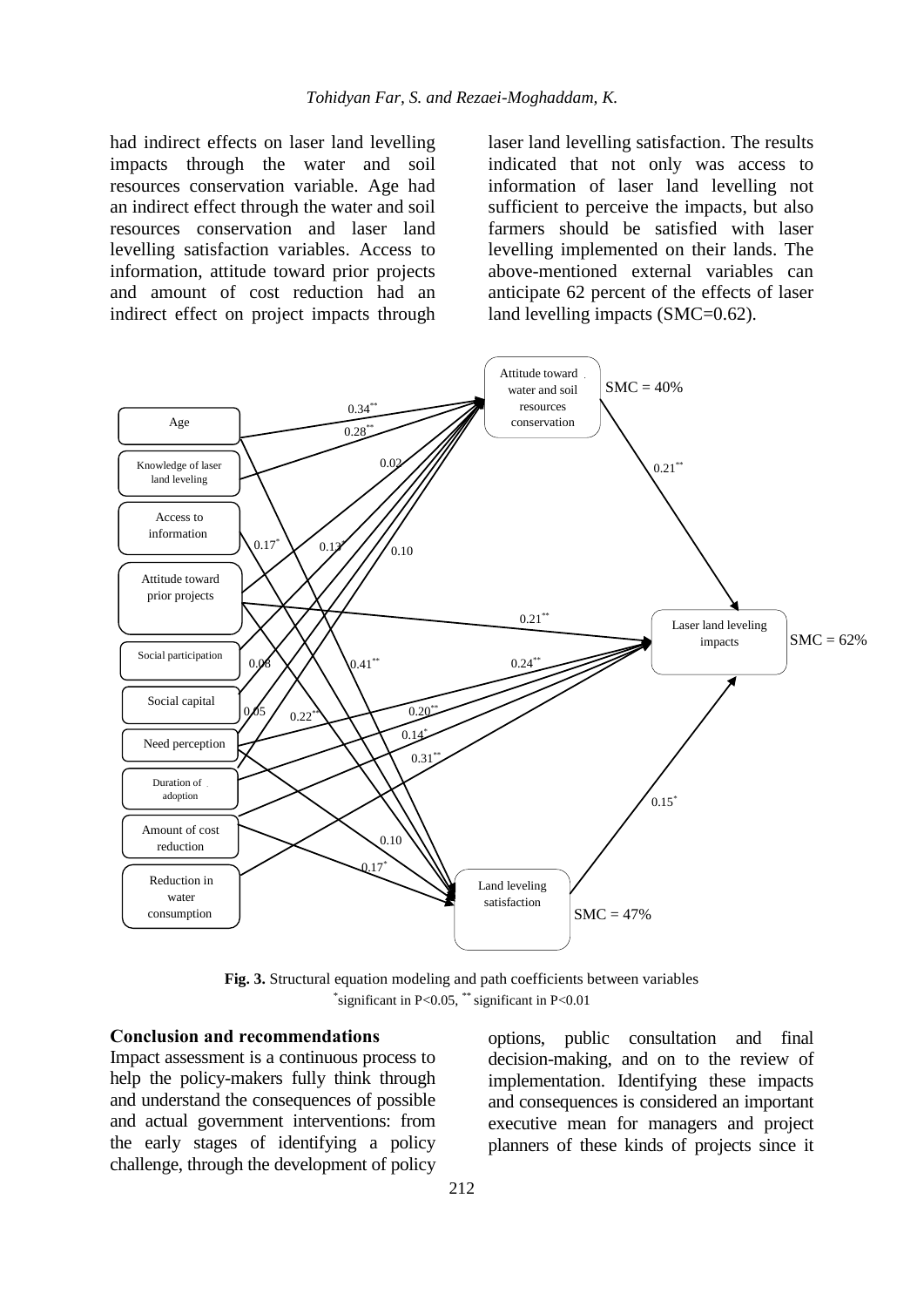not only measures and presents the plans' developments, but it also determines their impacts on the target group. Furthermore, focusing on the key determinants of stakeholder attitude formation toward the impacts of agricultural development projects is important, because it helps project planners, project proponents, and decisionmakers to better understand stakeholders' traits and values, and this knowledge aids in making projects more inclusive.

This study endeavoured to investigate key factors determining the impacts of laser land levelling technology, as an important innovation to sustainable agricultural development in Iran. According to the results, reduction in water consumption was the most important factor to anticipate the project impacts among adopters of the innovation. Iran is located in an arid and semi-arid region. Having an average annual precipitation of 250 mm, Iran receives less than one third of the global average precipitation (750 mm). Bearing in mind such a climatic condition, many severe or mild droughts are inevitable. In recent years, Iran has experienced several droughts. The current severe, prolonged and extensive drought in Iran has not only affected agricultural productivity but has also threatened water resource sustainability. Fars is one of the drought-prone areas of Iran, experiencing several severe droughts and suffering from the ongoing consequences of drought. A laser land levelling plan, as one of the environmental strategies of increasing the use of inputs, particularly water, is taken into account by experts and specialists. This technology plays an important role in the reduction of water consumption and helps farmers to cope with drought. So it is determined by farmers to be the most effective variable.

In addition, perceiving impacts were affected directly by the duration of adoption of the technology. Rahman (2003) reported a direct effect of the duration of adoption of

modern technologies on perception of incompatible impacts on the environment. Based on the results, laser land levelling satisfaction affected project impacts directly. Hence, increasing farmers' satisfaction is effective in increasing positive impacts of the project via precise implementation of a laser levelling project and sufficient monitoring. The effect of farmers' attitudes toward water and soil resources conservation on the project's impacts is important. Attitude provides direction and purpose to behaviours and performance. The more favourable a person's attitude toward a behaviour, the more they intend to perform that behaviour. Beckford et al. (2010) believed that environmental attitude has a significant impact on environmental behaviour. It is necessary to design for suitable training courses to raise the awareness of farmers and improve their attitudes regarding the conservation of basic resources, especially water and soil. Attitude toward prior executive projects in villages affected the project's impacts, so that taking advantage of farmers' participation, capturing their attention and confidence, involving them and conferring some responsibilities to them are effective in the diffusion of modern innovations and formation of positive attitudes among farmers toward government executive projects.

Due to increasing concerns of environmental debates towards the impacts and consequences of modern technologies on the environment, it is necessary to introduce a motion toward an environmentally friendly agricultural strategy. The Environmental Impact Assessment method is one approach to assess the possible positive or negative impacts that a proposed project may have on the environment. EIA seeks the evaluation of the effects likely to arise from a major project (or other actions) significantly affecting the environment and is a useful tool for promoting sustainable development. Taking action to achieve environmentally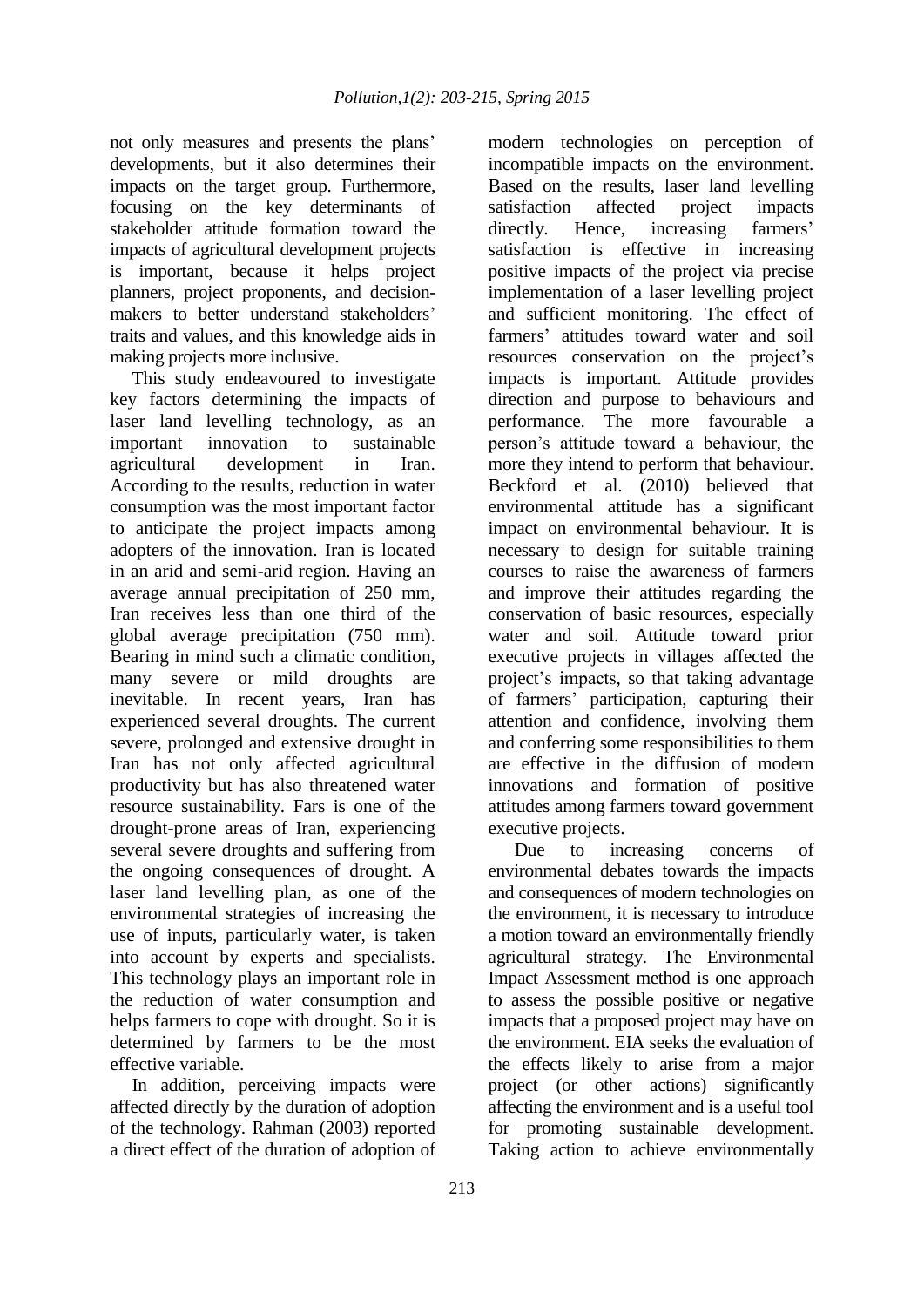friendly agriculture requires that sustainable agriculture, as successful management of water and soil resources to satisfy changing farmers' needs along with the environmental conservation increase, would be taken into consideration. It is hoped that the results of this study will be used to develop a comprehensive agricultural development strategy conducive to the diffusion of new environmentally friendly innovations.

### **REFERENCES**

Agrawal, A. and Gibson, C.C. (1999). Enchantment and disenchantment: The role of community in natural resource conservation. World Dev., 27(4), 629-649.

Ahmadvand, M., Karami, E. and Iman, M.T. (2010). Modeling the determinants of the social impacts of agricultural development projects. Environ. Impact Asses., 31(1), 8-16.

Akkaya Aslan, S.T., Gundogdu, K. S., Yaslioglu, E., Kirmikil, M. and Arici, I. (2007). Personal, physical and socioeconomic factors affecting farmers's adoption of land consolidation. Spanish. J. Agri. Res., 5(2), 204-213.

Asif, M., Ahmed, M., Gafoor, A. and Aslam, Z. (2003). Wheat productivity, land and water use efficiency by traditional and laser land leveling techniques. J. Biol. Sci., 3,141-156.

Barrow, C.J. (2000). Social Impact Assessment: An Introduction. (London: Arnold).

Beckford, C.L., Jacobs, C., Williams, N. and Nahdee, R. (2010). Aboriginal Environmental Wisdom, Stewardship and Sustainability: Lessons from the Walpole Island first nations, Ontario, Canada. J. Environ. Educ., 41(4), 239-248.

Burdge, R.J. and Vanclay, F. (1995). Social impact assessment. Environ. Impact Asses., 31-65.

Department of State Development, Infrastructure and Planning. (2013). Social impact assessment guideline. State of Queensland. Australia.

Esteves, A.M. and Vanclay, F. (2009). Social development needs analysis as a tool for SIA to guide corporate-community investment: Application in the minerals industry. Environ. Impact Asses., 29,137-145.

Ghodoosi, J. (1992). Attitude to the concept and strategies of watershed management. Jihad., 12(154), 14-27. (In Persian)

Hoseini, Y. (2003). Nonparametric statistics: Research methods and SPSS version 10 software. (Tehran: Allameh Tabatabai University Press).

Howells, O., Edwards-Jones, G., and Morgan, O. (1998). Ecozone II: A decision supprt system for aiding environmental impact assessments in agriculture and rural development projects in developing countries. Comp. Elec. Agri., 20, 145-164.

Jat, M.L., Chandna, P., Gupta, R., Sharma, S.K. and Gill, M.A. (2006). Laser land leveling: A precursor technology for resource conservation. Rice-Wheat consortium technical bulletin series 7. New Delhi, India.

Jay, S., Jones, C., Slinn, P. and Wood, C. (2007). Environmental impact assessment: Retrospect and prospect. Environ. Impact Asses., 287-300.

Kahlown, M., Gill, M. and Ashraf, M. (2002). Evaluation of resource conservation technologies in rice-wheat systems of Pakistan. Pakistan council of research in water resources (PCRWR).

Leviston, Z., Price, J., Tucker, D.I., Bishop, B.J., Bates, L.E. and Nicol, S.C. (2009). Attitudinal modeling and monitoring of factors influencing land management practice in the Central West and Lachlan Catchments. Water for Healthy Country Mational Research Flagship.

Makarenko, I. (2012). Challenges of environmental impact assessment procedure for transboundary project in Black Sea Basin. Turk. J. Fish. Aqu. Sci., 12, 445-452.

McFarlane, B.L., Stumpf-Allen, R.C.G. and Watson, D.O. (2006). Public perceptions of natural disturbance in Canada's national parks: The case of the mountain pine beetle (Dendroctonus ponderosae Hopkins). Biol. Conserv., 130, 340–8.

Negatu, W. and Parikh, A. (1999). The impact of perception and other factors on the adoption of agricultural technology in the Moret and Jiru Woreda of Ethiopia. Agr. Econ., 205-216.

Oladele, O.I., Oladipo, O.A. and Ogunlade, I. (2008). Unintended consequences of arable crop technology within farming systems in Oyo state, Nigeria. Indian J. Tradi. Know., 7(3), 429-435.

Pisani, J.A.D. and Sandham, L.A. (2006). Assessing the performance of SIA in the EIA context: A case study of South Africa. Environ. Impact Asses., 26(8), 707–24.

Rahman, S. (2003). Environmental impacts of modern agricultural technology diffusion in Bangladesh: An analysis of farmers' perception and their determinants. J. Environ. Manage., 68(2), 183- 191.